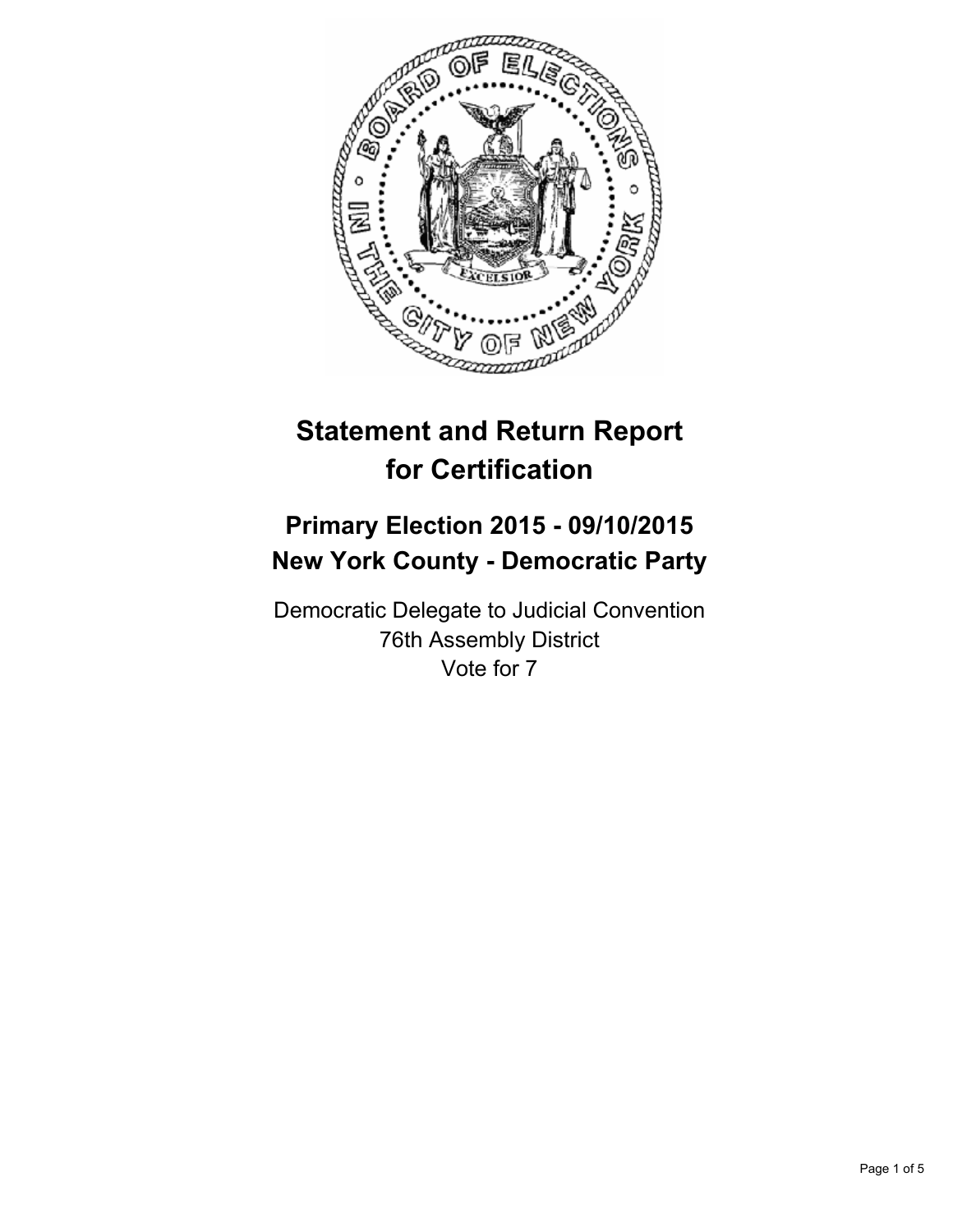

## **Assembly District 76**

| PUBLIC COUNTER                                           | 1,603       |
|----------------------------------------------------------|-------------|
| ABSENTEE/MILITARY                                        | 118         |
| AFFIDAVIT                                                | 5           |
| <b>Total Ballots</b>                                     | 1,726       |
| Less - Inapplicable Federal/Special Presidential Ballots | 0           |
| <b>Total Applicable Ballots</b>                          | 1,726       |
| MICAH Z. KELLNER                                         | 707         |
| <b>BETSY FEIST</b>                                       | 517         |
| PAULINE DANA-BASHIAN                                     | 509         |
| <b>BARBARA RUDDER</b>                                    | 598         |
| <b>ARLENE S. KAYATT</b>                                  | 435         |
| <b>STEVEN S. GOLDBERG</b>                                | 587         |
| MARGARET O. KORTE                                        | 431         |
| DEVIN D. GOULD                                           | 323         |
| SUSAN J. HOCHBERG                                        | 516         |
| LYNNE C. FEIBELMANN                                      | 368         |
| <b>FRANK WILKINSON</b>                                   | 362         |
| KIM M. MOSCARITOLO                                       | 496         |
| <b>MIKE DILLON</b>                                       | 488         |
| ABRAHAM H. SALCEDO                                       | 306         |
| <b>RUTH C. HALBERG</b>                                   | 490         |
| <b>SHEILA FINE</b>                                       | 441         |
| <b>ELLEN RAVENEL</b>                                     | 373         |
| <b>IRMA GODLIN</b>                                       | 340         |
| <b>JILL EISNER</b>                                       | 612         |
| <b>JOHN HALEBIAN</b>                                     | 490         |
| <b>JONATHAN PIEL</b>                                     | 408         |
| ALAN DAVID FREEDMAN (WRITE-IN)                           | 1           |
| ANA BELEN GOMEZ FLOR (WRITE-IN)                          | 1           |
| <b>BARACK OBAMA (WRITE-IN)</b>                           | 1           |
| CANDICE CHATTERPAUL (WRITE-IN)                           | $\mathbf 1$ |
| CHRISTOPHER EUBANKS (WRITE-IN)                           | 1           |
| DAN QUART (WRITE-IN)                                     | 1           |
| DAVID MENEGON (WRITE-IN)                                 | 1           |
| DON MCIVER (WRITE-IN)                                    | 1           |
| EVA BROWN (WRITE-IN)                                     | 1           |
| JILL EISNER (WRITE-IN)                                   | 1           |
| JORDAN SELIG (WRITE-IN)                                  | 1           |
| LAURA MARTINEZ (WRITE-IN)                                | 1           |
| MARK HELFGOTT (WRITE-IN)                                 | 1           |
| MATT BONDY (WRITE-IN)                                    | 1           |
| NICO MINERVA (WRITE-IN)                                  | 1           |
| RALPH NADER (WRITE-IN)                                   | 1           |
| REBECCA CLABBY (WRITE-IN)                                | 1           |
| RICHARD NITON (WRITE-IN)                                 | 1           |
| RITA POPPER (WRITE-IN)                                   | 1           |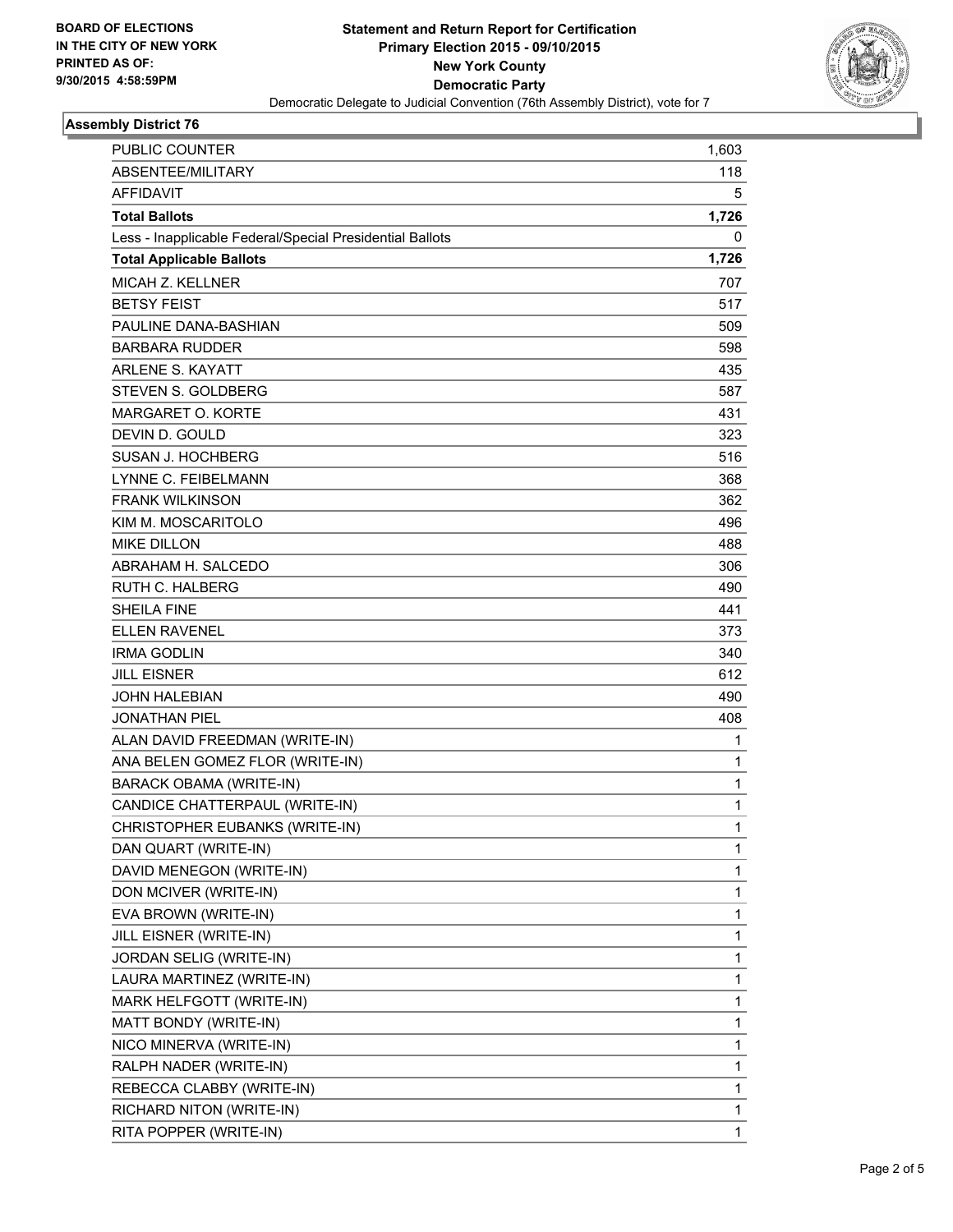

## **Assembly District 76**

| ROBERT OLIVER (WRITE-IN)           |       |
|------------------------------------|-------|
| RONALD MCDONALD (WRITE-IN)         |       |
| RYAN POWERS (WRITE-IN)             |       |
| TODD L. MORRIS (WRITE-IN)          |       |
| TOM CRUISE (WRITE-IN)              |       |
| UNATTRIBUTABLE WRITE-IN (WRITE-IN) | 4     |
| <b>Total Votes</b>                 | 9,825 |
| Unrecorded                         | 2.257 |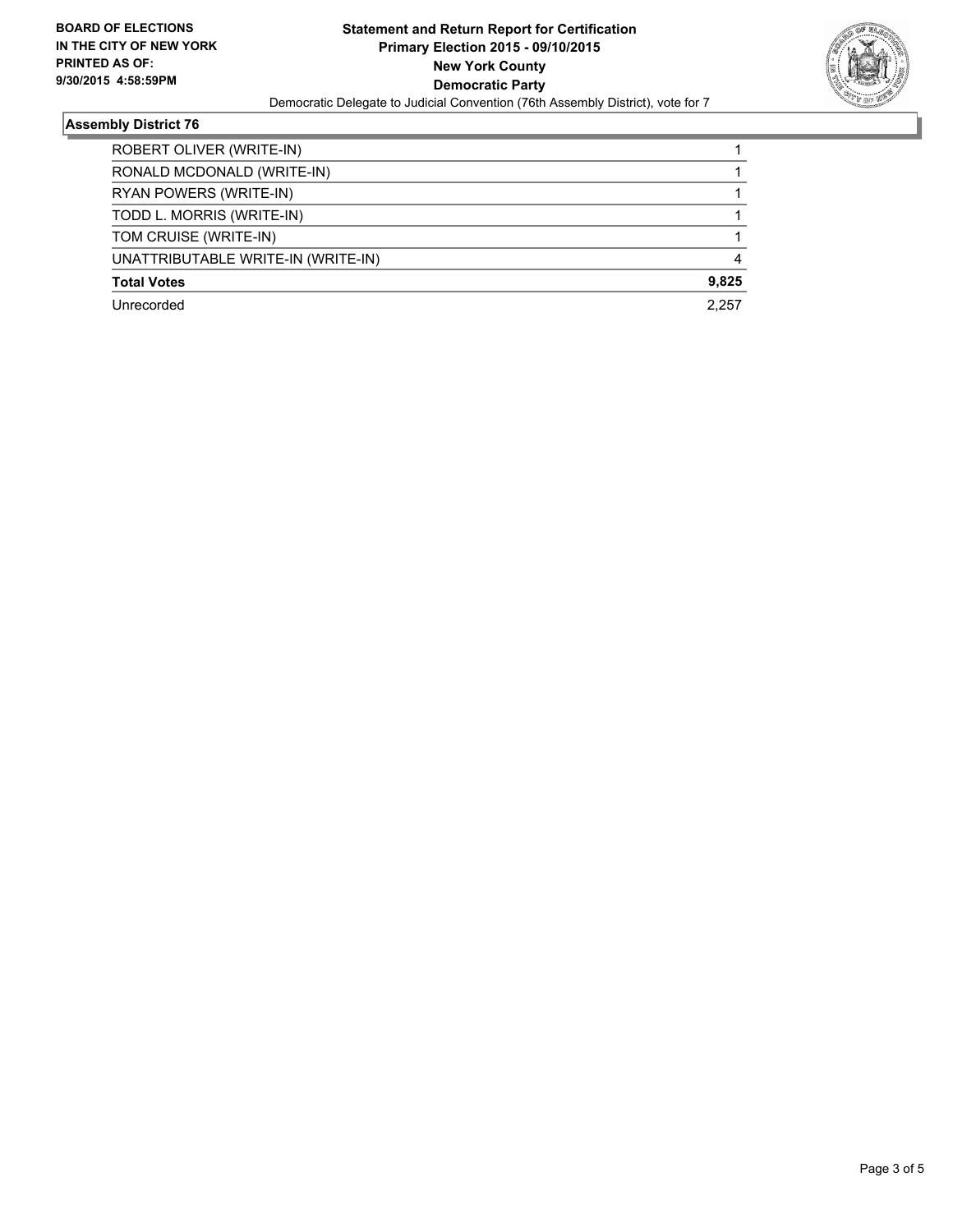

#### **Total for Democratic Delegate to Judicial Convention (76th Assembly District) - New York County**

| <b>PUBLIC COUNTER</b>                                    | 1,603        |
|----------------------------------------------------------|--------------|
| ABSENTEE/MILITARY                                        | 118          |
| <b>AFFIDAVIT</b>                                         | 5            |
| <b>Total Ballots</b>                                     | 1,726        |
| Less - Inapplicable Federal/Special Presidential Ballots | 0            |
| <b>Total Applicable Ballots</b>                          | 1,726        |
| MICAH Z. KELLNER                                         | 707          |
| <b>BETSY FEIST</b>                                       | 517          |
| PAULINE DANA-BASHIAN                                     | 509          |
| <b>BARBARA RUDDER</b>                                    | 598          |
| <b>ARLENE S. KAYATT</b>                                  | 435          |
| <b>STEVEN S. GOLDBERG</b>                                | 587          |
| MARGARET O. KORTE                                        | 431          |
| DEVIN D. GOULD                                           | 323          |
| <b>SUSAN J. HOCHBERG</b>                                 | 516          |
| LYNNE C. FEIBELMANN                                      | 368          |
| <b>FRANK WILKINSON</b>                                   | 362          |
| KIM M. MOSCARITOLO                                       | 496          |
| <b>MIKE DILLON</b>                                       | 488          |
| ABRAHAM H. SALCEDO                                       | 306          |
| <b>RUTH C. HALBERG</b>                                   | 490          |
| <b>SHEILA FINE</b>                                       | 441          |
| <b>ELLEN RAVENEL</b>                                     | 373          |
| <b>IRMA GODLIN</b>                                       | 340          |
| <b>JILL EISNER</b>                                       | 612          |
| <b>JOHN HALEBIAN</b>                                     | 490          |
| <b>JONATHAN PIEL</b>                                     | 408          |
| ALAN DAVID FREEDMAN (WRITE-IN)                           | $\mathbf{1}$ |
| ANA BELEN GOMEZ FLOR (WRITE-IN)                          | 1            |
| <b>BARACK OBAMA (WRITE-IN)</b>                           | 1            |
| CANDICE CHATTERPAUL (WRITE-IN)                           | $\mathbf{1}$ |
| CHRISTOPHER EUBANKS (WRITE-IN)                           | $\mathbf{1}$ |
| DAN QUART (WRITE-IN)                                     | 1            |
| DAVID MENEGON (WRITE-IN)                                 | 1            |
| DON MCIVER (WRITE-IN)                                    | 1            |
| EVA BROWN (WRITE-IN)                                     | 1            |
| JILL EISNER (WRITE-IN)                                   | 1            |
| JORDAN SELIG (WRITE-IN)                                  | 1            |
| LAURA MARTINEZ (WRITE-IN)                                | 1            |
| MARK HELFGOTT (WRITE-IN)                                 | 1            |
| MATT BONDY (WRITE-IN)                                    | 1            |
| NICO MINERVA (WRITE-IN)                                  | 1            |
| RALPH NADER (WRITE-IN)                                   | 1            |
| REBECCA CLABBY (WRITE-IN)                                | 1            |
| RICHARD NITON (WRITE-IN)                                 | 1            |
| RITA POPPER (WRITE-IN)                                   | $\mathbf{1}$ |